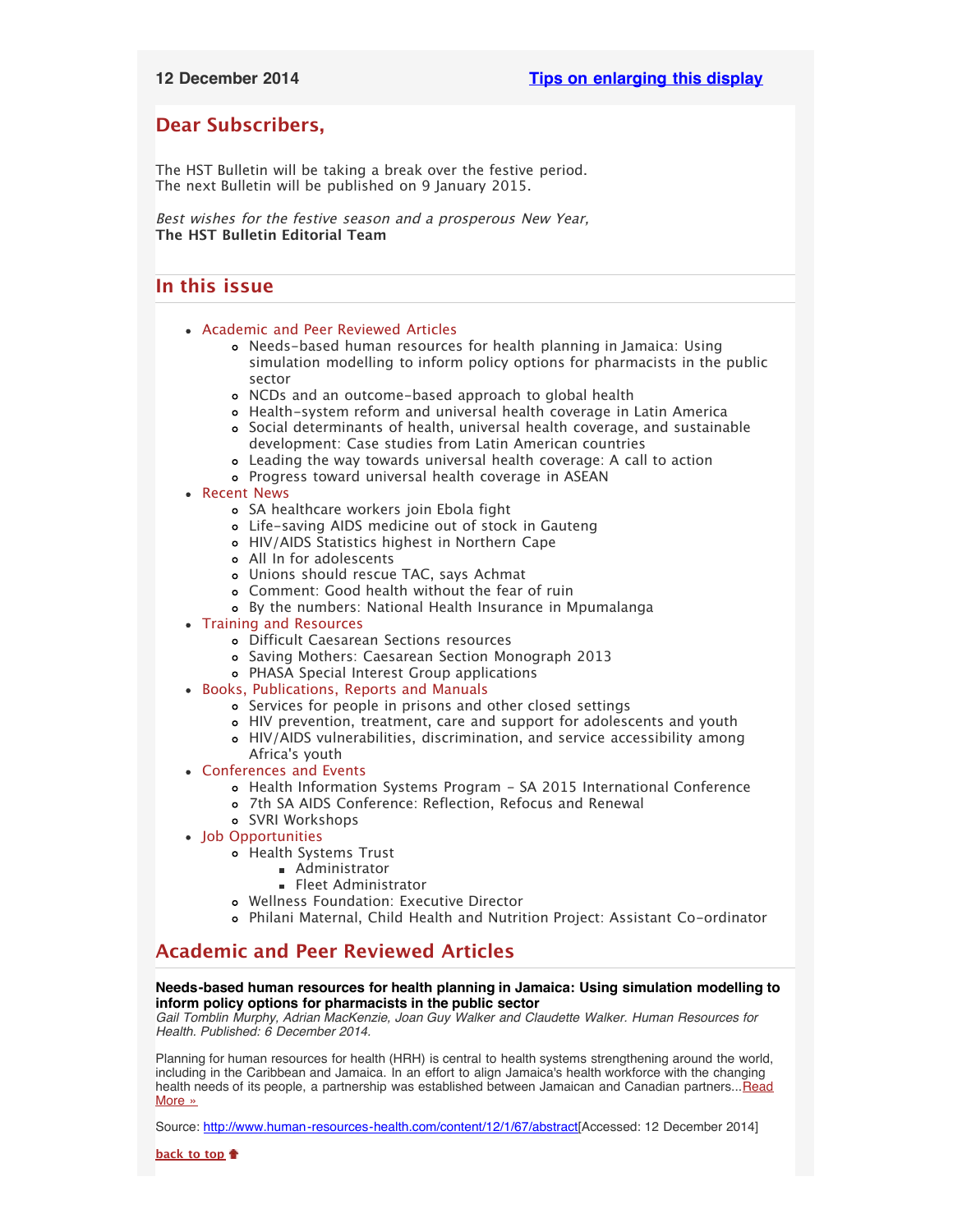### <span id="page-1-0"></span>**NCDs and an outcome-based approach to global health**

*Thomas J Bollyky, Ezekiel J Emanuel, Eric P Goosby, David Satcher, Donna E Shalala, Tommy G Thompson. The Lancet. Published: 6 December 2014.*

A decade ago, HIV/AIDS transformed global health. The epidemic affected wealthy nations first, but did most of its damage in low-income and middle-income countries, where HIV/AIDS caused large numbers of premature adult deaths and shook governments... [Read More »](http://www.thelancet.com/journals/lancet/article/PIIS0140-6736(14)62291-1/fulltext)

Source: [http://www.thelancet.com/journals/lancet/article/PIIS0140-6736\(14\)62291-1/fulltext\[](http://www.thelancet.com/journals/lancet/article/PIIS0140-6736(14)62291-1/fulltext)Accessed: 12 December 2014]

### **[back to top](#page-0-3)**

# <span id="page-1-1"></span>**Health-system reform and universal health coverage in Latin America**

*Prof Rifat Atun FRCP, Prof Luiz Odorico Monteiro de Andrade PhD, Gisele Almeida PhD, Daniel Cotlear DPhil, T Dmytraczenko PhD, Patricia Frenz PhD, Prof Patrícia Garcia PhD, et al. The Lancet. Published: 16 October 2014.*

Starting in the late 1980s, many Latin American countries began social sector reforms to alleviate poverty, reduce socioeconomic inequalities, improve health outcomes and provide financial risk protection... [Read More](http://www.thelancet.com/journals/lancet/article/PIIS0140-6736(14)61646-9/fulltext#article_upsell) [»](http://www.thelancet.com/journals/lancet/article/PIIS0140-6736(14)61646-9/fulltext#article_upsell)

Source: [http://www.thelancet.com/journals/lancet/article/PIIS0140-6736\(14\)61646-](http://www.thelancet.com/journals/lancet/article/PIIS0140-6736(14)61646-9/fulltext#article_upsell) [9/fulltext#article\\_upsell](http://www.thelancet.com/journals/lancet/article/PIIS0140-6736(14)61646-9/fulltext#article_upsell)[Accessed: 12 December 2014]

### **[back to top](#page-0-3)**

### <span id="page-1-2"></span>**Social determinants of health, universal health coverage, and sustainable development: case studies from Latin American countries**

*Prof Luiz Odorico Monteiro de Andrade PhD, Prof Alberto Pellegrini Filho PhD, Prof Orielle Solar PhD, Félix Rígoli MD, Prof Lígia Malagon de Salazar PhD, Prof Pastor Castell-Florit Serrate PhD, et al. The Lancet. Published: 16 October 2014.*

Many intrinsically related determinants of health and disease exist, including social and economic status, education, employment, housing, and physical and environmental exposures... [Read More »](http://www.thelancet.com/journals/lancet/article/PIIS0140-6736(14)61494-X/abstract)

Source: [http://www.thelancet.com/journals/lancet/article/PIIS0140-6736\(14\)61494-X/abstract](http://www.thelancet.com/journals/lancet/article/PIIS0140-6736(14)61494-X/abstract)[Accessed: 12 December 2014]

### **[back to top](#page-0-3)**

# <span id="page-1-3"></span>**Leading the way towards universal health coverage: A call to action**

*Prof Julio Frenk PhD. The Lancet. Published: 16 October 2014.*

Policy innovations and lessons associated with the quest for universal health coverage in Latin America are the result of a complex epidemiological transition, an extended process of democratisation, and high economic growth in recent times that has facilitated additional investments in health... [Read More »](http://www.thelancet.com/journals/lancet/article/PIIS0140-6736(14)61467-7/abstract)

Source: [http://www.thelancet.com/journals/lancet/article/PIIS0140-6736\(14\)61467-7/abstract\[](http://www.thelancet.com/journals/lancet/article/PIIS0140-6736(14)61467-7/abstract)Accessed: 12 December 2014]

#### **[back to top](#page-0-3)**

### <span id="page-1-4"></span>**Progress toward universal health coverage in ASEAN**

*Hoang Van Minh, Nicola Suyin Pocock, Nathorn Chaiyakunapruk, Chhea Chhorvann, Ha Anh Duc, Piya Hanvoravongchai, Jeremy Lim, Don Eliseo Lucero-Prisno III, Nawi Ng, Natalie Phaholyothin, Alay Phonvisay, Kyaw Min Soe, Vanphanom Sychareun. Global Health Action. Published: 3 December 2014.*

The Association of Southeast Asian Nations (ASEAN) is characterized by much diversity in terms of geography, society, economic development, and health outcomes. The health systems as well as healthcare structure and provisions vary considerably. Consequently, the progress toward Universal Health Coverage (UHC) in these countries also varies... [Read More »](http://www.globalhealthaction.net/index.php/gha/article/view/25856)

Source: [http://www.globalhealthaction.net/index.php/gha/article/view/25856\[](http://www.globalhealthaction.net/index.php/gha/article/view/25856)Accessed: 12 December 2014]

**[back to top](#page-0-3)**

# <span id="page-1-5"></span>**Recent News**

### <span id="page-1-6"></span>**SA healthcare workers join Ebola fight**

*BDlive. Published: 9 December 2014.*

South African doctors and nurses are being recruited to work in Sierra Leone as part of the government's response to the Ebola outbreak there, the non-profit organisation Right to Care said on Monday...[Read More »](http://www.bdlive.co.za/national/health/2014/12/09/sa-healthcare-workers-join-ebola-fight)

Source: [http://www.bdlive.co.za/national/health/2014/12/09/sa-healthcare-workers-join-ebola-fight\[](http://www.bdlive.co.za/national/health/2014/12/09/sa-healthcare-workers-join-ebola-fight)Accessed: 12 December 2014]

### **[back to top](#page-0-3)**

<span id="page-1-7"></span>**Life-saving AIDS medicine out of stock in Gauteng**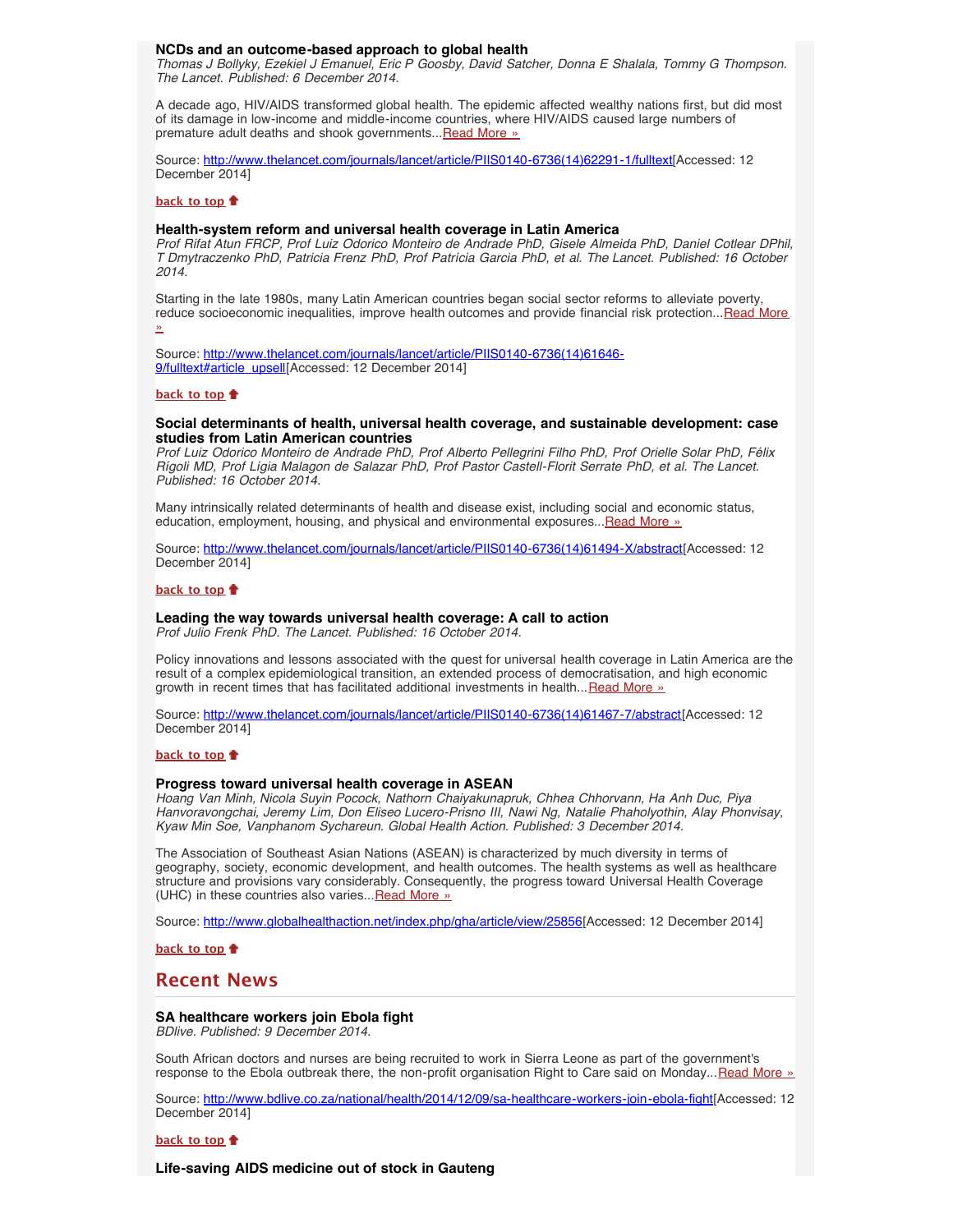*Mail&Guardian. Published: 9 December 2014.*

Hospitals throughout Gauteng ran out of essential medicines in recent weeks, including a life-saving drug for people with AIDS called Amphotericin B... [Read More »](http://mg.co.za/article/2014-12-09-life-saving-aids-medicine-out-of-stock-in-gauteng/)

Source: [http://mg.co.za/article/2014-12-09-life-saving-aids-medicine-out-of-stock-in-gauteng/\[](http://mg.co.za/article/2014-12-09-life-saving-aids-medicine-out-of-stock-in-gauteng/)Accessed: 12 December 2014]

### **[back to top](#page-0-3)**

### <span id="page-2-0"></span>**HIV/AIDS Statistics highest in Northern Cape**

*SABC. Published: 4 December 2014.*

According to statistics released earlier this week, HIV/AIDS is the leading cause of death in the Northern Cape. This was revealed by Statistics SA when they released the mortality and causes of death in South Africa for 2013... [Read More »](http://www.sabc.co.za/news/a/0603c18046706b2c8a96aeb6166ecff3/HIVAids-Statistics-highest-In-Northern-Cape-20141204)

Source: [http://www.sabc.co.za/news/a/0603c18046706b2c8a96aeb6166ecff3/HIVAids-Statistics-highest-In-](http://www.sabc.co.za/news/a/0603c18046706b2c8a96aeb6166ecff3/HIVAids-Statistics-highest-In-Northern-Cape-20141204)[Northern-Cape-20141204](http://www.sabc.co.za/news/a/0603c18046706b2c8a96aeb6166ecff3/HIVAids-Statistics-highest-In-Northern-Cape-20141204)[Accessed: 12 December 2014]

#### **[back to top](#page-0-3)**

### <span id="page-2-1"></span>**All In for adolescents**

*UNAIDS. Published: 5 December 2014.*

Adolescents are being left behind in the global AIDS response. HIV is the number one contributor to adolescent mortality in sub-Saharan African and number two globally... [Read More »](http://www.unaids.org/en/resources/presscentre/featurestories/2014/december/20141205_allin)

Source:

[http://www.unaids.org/en/resources/presscentre/featurestories/2014/december/20141205\\_allin](http://www.unaids.org/en/resources/presscentre/featurestories/2014/december/20141205_allin)[Accessed: 12 December 2014]

#### **[back to top](#page-0-3)**

### <span id="page-2-2"></span>**Unions should rescue TAC, says Achmat**

*GroundUp. Published: 10 December 2014.*

Former Treatment Action Campaign (TAC) leader, Zackie Achmat, has called on the trade unions to come to the rescue of TAC which has been mired in financial difficulties... [Read More »](http://www.hst.org.za/news/unions-should-rescue-tac-says-achmat)

Source: [http://groundup.org.za/article/unions-should-rescue-tac-says-achmat\\_2518\[](http://groundup.org.za/article/unions-should-rescue-tac-says-achmat_2518)Accessed: 12 December 2014]

## **[back to top](#page-0-3)**

# <span id="page-2-3"></span>**Comment: Good health without the fear of ruin**

*Mail&Guardian. Published: 12 December 2014.*

Twenty years after the genocide, Rwanda's health system is showing drastic improvements. [Read More »](http://www.hst.org.za/news/comment-good-health-without-fear-ruin)

Source: [http://mg.co.za/article/2014-12-12-good-health-without-the-fear-of-ruin\[](http://mg.co.za/article/2014-12-12-good-health-without-the-fear-of-ruin)Accessed: 12 December 2014]

### **[back to top](#page-0-3)**

### <span id="page-2-4"></span>**By the numbers: National Health Insurance in Mpumalanga**

*Health-e News. Published: 9 December 2014.*

It has been two years since Mpumalanga started its National Health Insurance (NHI) pilot site. Now the provincial department of health lays out progress in the pilot district. [Read More »](http://www.hst.org.za/news/numbers-national-health-insurance-mpumalanga)

Source: [http://www.health-e.org.za/2014/12/09/numbers-national-health-insurance-mpumalanga/?](http://www.health-e.org.za/2014/12/09/numbers-national-health-insurance-mpumalanga/?utm_source=rss&utm_medium=rss&utm_campaign=numbers-national-health-insurance-mpumalanga) [utm\\_source=rss&utm\\_medium=rss&utm\\_campaign=numbers-national-health-insurance](http://www.health-e.org.za/2014/12/09/numbers-national-health-insurance-mpumalanga/?utm_source=rss&utm_medium=rss&utm_campaign=numbers-national-health-insurance-mpumalanga)[mpumalanga](http://www.health-e.org.za/2014/12/09/numbers-national-health-insurance-mpumalanga/?utm_source=rss&utm_medium=rss&utm_campaign=numbers-national-health-insurance-mpumalanga)[Accessed: 12 December 2014]

**[back to top](#page-0-3)**

# <span id="page-2-5"></span>**Training and Resources**

### <span id="page-2-6"></span>**Difficult Caesarean Sections resources**

This video is a teaching aid for use in conjunction with broader surgical training. It focuses specifically on complications of Caesarean Section delivery, as demonstrated through actual cases filmed in theatre at the Chris Hani Baragwanath Academic Hospital in Soweto, South Africa. [Click Here>>](https://www.youtube.com/watch?v=WpJVGFQpvnw)

#### **[back to top](#page-0-3)**

# <span id="page-2-7"></span>**Saving Mothers: Caesarean Section Monograph 2013**

*South African National Department of Health*

Although rates of delivery by caesarean section (CS) show a wide variation globally ranging from 0.1 to 40%, a continuing rise in the trend over the last 30 years is a cause for concern.There is however, no consensus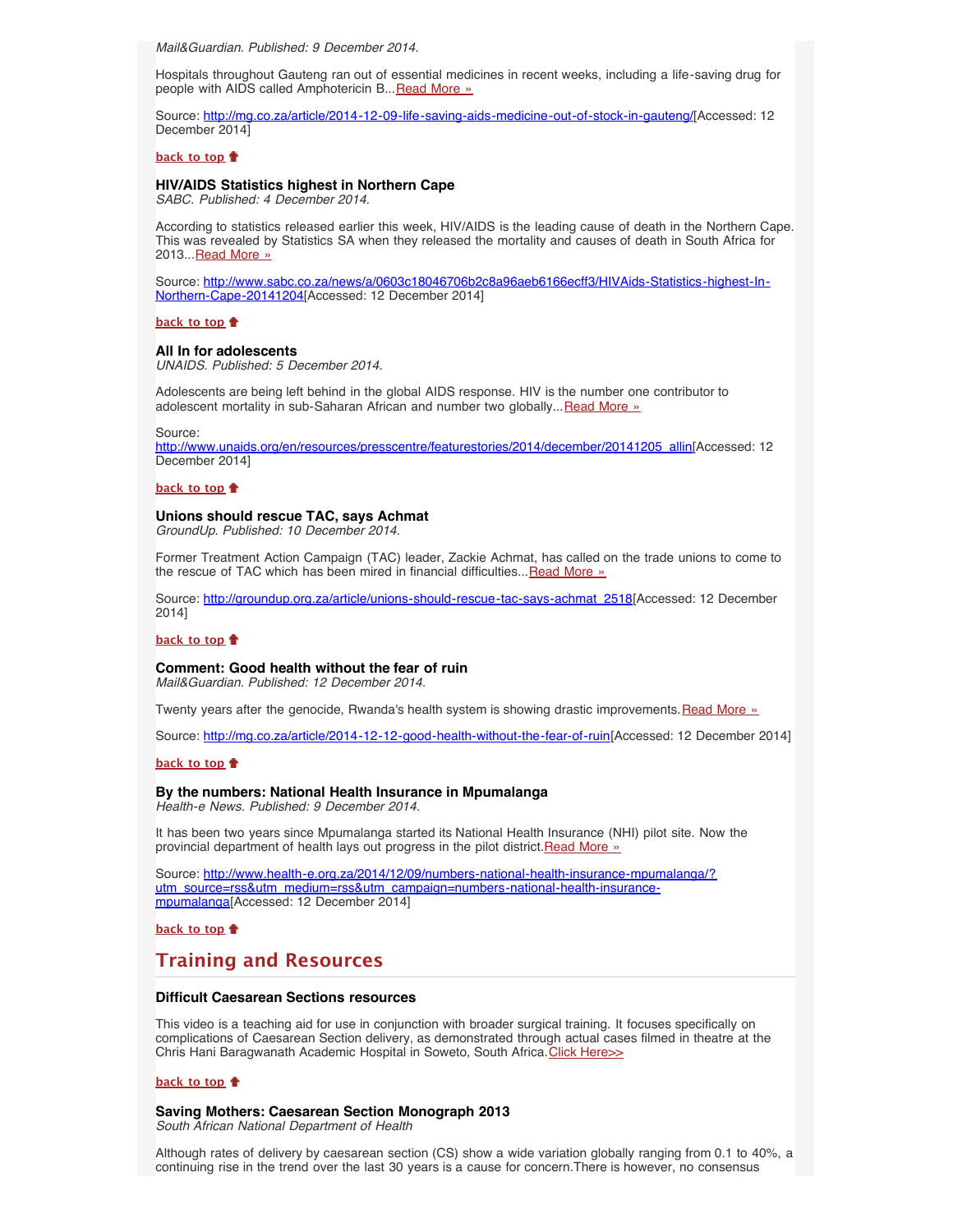concerning the optimal CS delivery rate, but poor access to emergency CS can harm both mother and baby, while high rates of operative delivery may result in poor maternal and perinatal outcomes for the current or subsequent births. [Click Here>>](http://www.hst.org.za/publications/saving-mothers-caesarean-section-monograph-2013)

### **[back to top](#page-0-3)**

# <span id="page-3-0"></span>**Special Interest Group applications**

*PHASA*

A Special Interest Group (SIG) provides an opportunity for networking, sharing of knowledge and collaboration between PHASA members working in a particular field. As formally recognised structures within PHSA, SIGs will be able to provide input and influence PHASA' s direction with respect to issues within their areas of expertise. More information: Deon.Salomo@mrc.ac.za

### **[back to top](#page-0-3)**

# <span id="page-3-1"></span>**Books, Publications, Reports and Manuals**

# <span id="page-3-2"></span>**Services for people in prisons and other closed settings**

*UNAIDS. Published: 5 December 2014.*

Ending the AIDS epidemic is impossible without dramatically stronger, more sustained action to address the HIV-related needs of people who inject drugs. Accounting for 0.2-0.5% of the global population, people who inject drugs represent an estimated 5 to 10% of all people living with HIV, with transmission among people who inject drugs driving national epidemics in many parts or the world. [Click Here»](http://www.unaids.org/en/resources/documents/2014/2014guidance_Servicesforpeopleinprisonsandotherclosedsettings)

### **[back to top](#page-0-3)**

# <span id="page-3-3"></span>**HIV prevention, treatment, care and support for adolescents and youth**

*UNAIDS. Published: 2014.*

Worldwide an estimated 4.5 million youth (aged 15-24 years) and 2.1 million adolescents (aged 10-19) were living with HIV by the end of 2012. Young people aged 10-24 years represent approximately 15% of all people living with HIV. In 2012, youth aged 15-24 accounted for 39% of new HIV infections in people aged 15 and older. [Click Here»](http://www.unaids.org/en/resources/documents/2014/2014_guidance_HIVservices_adolescents_youth)

# **[back to top](#page-0-3)**

### <span id="page-3-4"></span>**HIV/AIDS vulnerabilities, discrimination, and service accessibility among Africa's youth** *Population Council. Published: April 2014.*

This report is based on a multi-country study of African youth's HIV/AIDS vulnerabilities and stigma commissioned by Ford Foundation in 2011. It was informed by the realization that despite being disproportionately infected and affected by HIV/AIDS, accurate and timely evidence was lacking on the multiplicity of factors and impacts associated with the HIV prevention and impact mitigation needs of different categories of 10-24 year-olds in Africa. [Click Here»](http://www.popcouncil.org/uploads/pdfs/2014HIV_SixCountryYouthFinalReport.pdf)

**[back to top](#page-0-3)**

# <span id="page-3-5"></span>**Conferences and Events**

# <span id="page-3-6"></span>**Health Information Systems Program - SA 2015 International Conference**

*When: 24-27 March 2015 Venue: Bloemfontein, South Africa URL: [http://www.hisp.org](http://www.hisp.org/)*

Over the last 20 years, the District Health Information System in South Africa and in many countries in Sub-Saharan Africa and Asia has evolved significantly from a paper based system to a web based system. The conference is expected to be a platform through which this evolution is explored and where best practices and lessons learned are being shared.

### **[back to top](#page-0-3)**

### <span id="page-3-7"></span>**7th SA AIDS Conference: Reflection, Refocus and Renewal**

*When: 9-12 June 2015 Venue: Durban International Convention Centre, South Africa URL: <http://www.saaids.co.za/>*

This Conference comes at a critical time in global health, as 2015 marks the end of the MDGs and the beginning of the post-2015 sustainable development agenda. The theme of the Conference this year: Reflection, Refocus and Renewal provides a unique opportunity to reflect on what we have done across the entire spectrum of our programmes in the response to HIV, including the structural and social determinants which fuel this epidemic.

#### **[back to top](#page-0-3)**

<span id="page-3-8"></span>**SVRI Workshops** *When: 15-17 September 2015 Venue: Stellenbosch, South Africa*